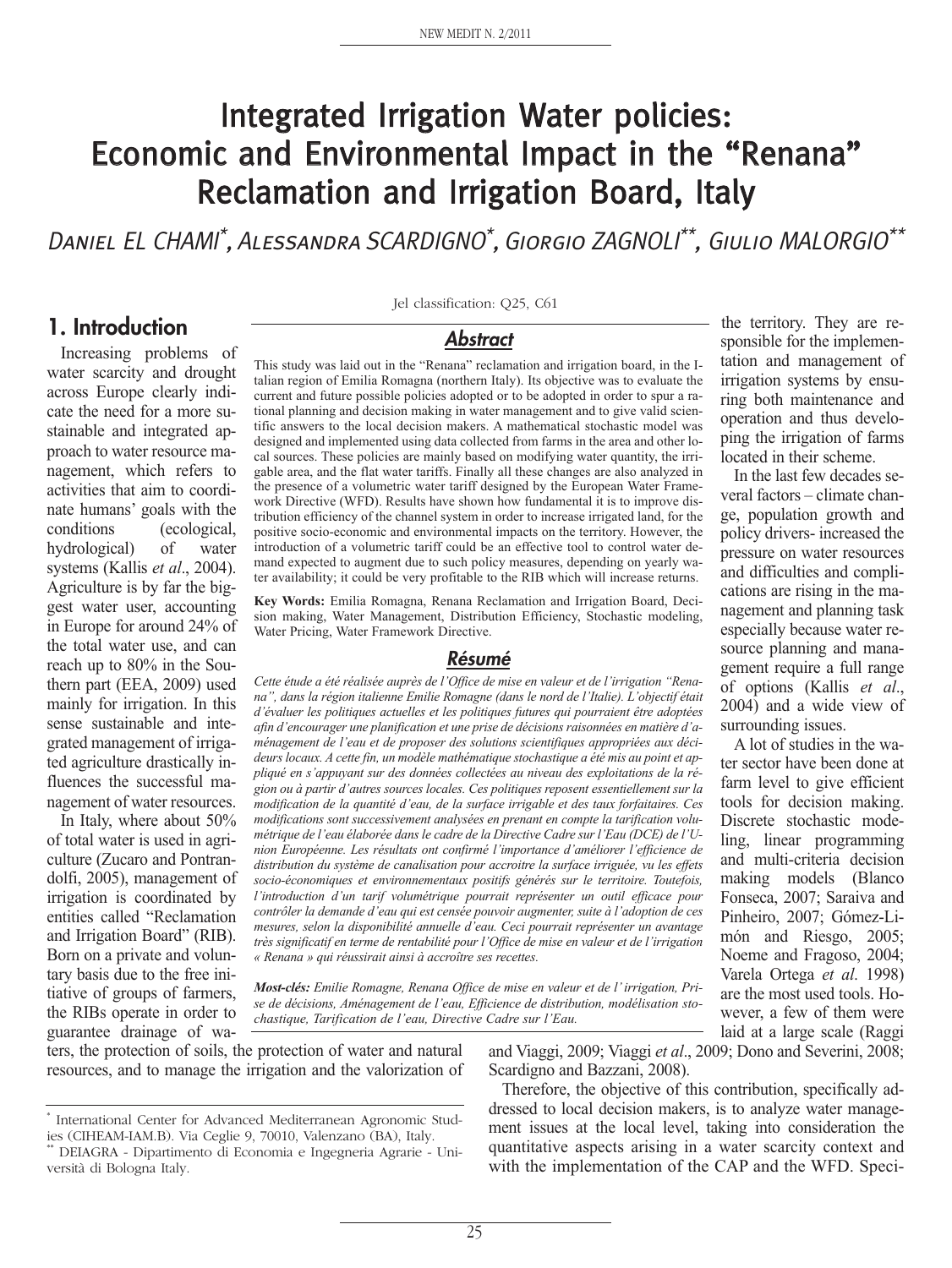fically, we are tempting to assess the impacts on water resources demand, farmers' income and RIB's receipts, of water management policies that integrate both supply and demand measures.

### **2. Material and Methods**

Our case study is located in the "Renana" Reclamation and Irrigation Board (RIB) in Emilia Romagna, an Italian region situated in the low plain of the Po River Basin District.

The Po river is the largest Italian river basin district and one of the main and very fertile agricultural areas where economic development and urbanization growth are determining increasing pressures on water resources (AdBPo, 2009). Regional water allocated to irrigation represents 58.09% of the total surface water extraction in the region (PTA, 2006).

Renana RIB occupies mainly territories in the province of Bologna. The total area considered is 119,129 ha of which about 68,000 ha on hills and mountains (Fig. 1). In the area there are around 3,000 farms, approximately half of which being irrigable through systems managed by the RIB and occupying an irrigable surface of about 68,500 ha some 15,000 ha of which are irrigated. On the basis of the expected reliability of water available for irrigation, the irrigable area is divided into three areas differing in the type of water delivery that can be either continuous or discontinuous, namely: pressurized and continuous delivery (7,170 ha), gravity and continuous delivery (54,560 ha) and gravity and discontinuous delivery (6,900 ha).

The territory of the Consortium is grown with cereals – wheat and forage –  $(69\%)$ , permanent crops  $(21\%)$  – mainly specialized orchards and vineyard –, and the remaining 10% with vegetable crops. The main source of water is the Emilia Romagna Channel (in Italian: Canale Emilia Romagnolo (CER)) with a potential of  $16.85 \text{ m}^3 \text{ s}^{-1}$ , making an approximate amount of 75.84 MCM available for irrigation. Nevertheless, a lot of losses in the distribution channels are reported due mainly to seepage and the effective water distributed to farmers is estimated around 33.03 MCM.

A tariff is paid per hectare of irrigable land. It depends on modalities of water delivery: it is  $14.7 \in \text{ha}^{-1}$  for irrigable surface by gravity and discontinuous delivery,  $26 \in ha^{-1}$  for irrigable surface by gravity and continuous delivery, and finally 52.7  $\epsilon$  ha<sup>-1</sup> for irrigable surface under pressure and continuous delivery.

In the recent years many factors are creating important pressures on water resources and the reclamation and irrigation



 $<sup>1</sup>$  Emilia Romagna Channel is an association of public right, a board of second level responsible for the planning, implementation and ma-</sup> nagement of the irrigation system. It includes a research unit and technical assistance for the optimization of water resources in a sustainable development context. Through a derivation from the Po river, it serves an area over 3000 Km2, characterized by its significant agriculture, livestock, industry, urban and tourism activities.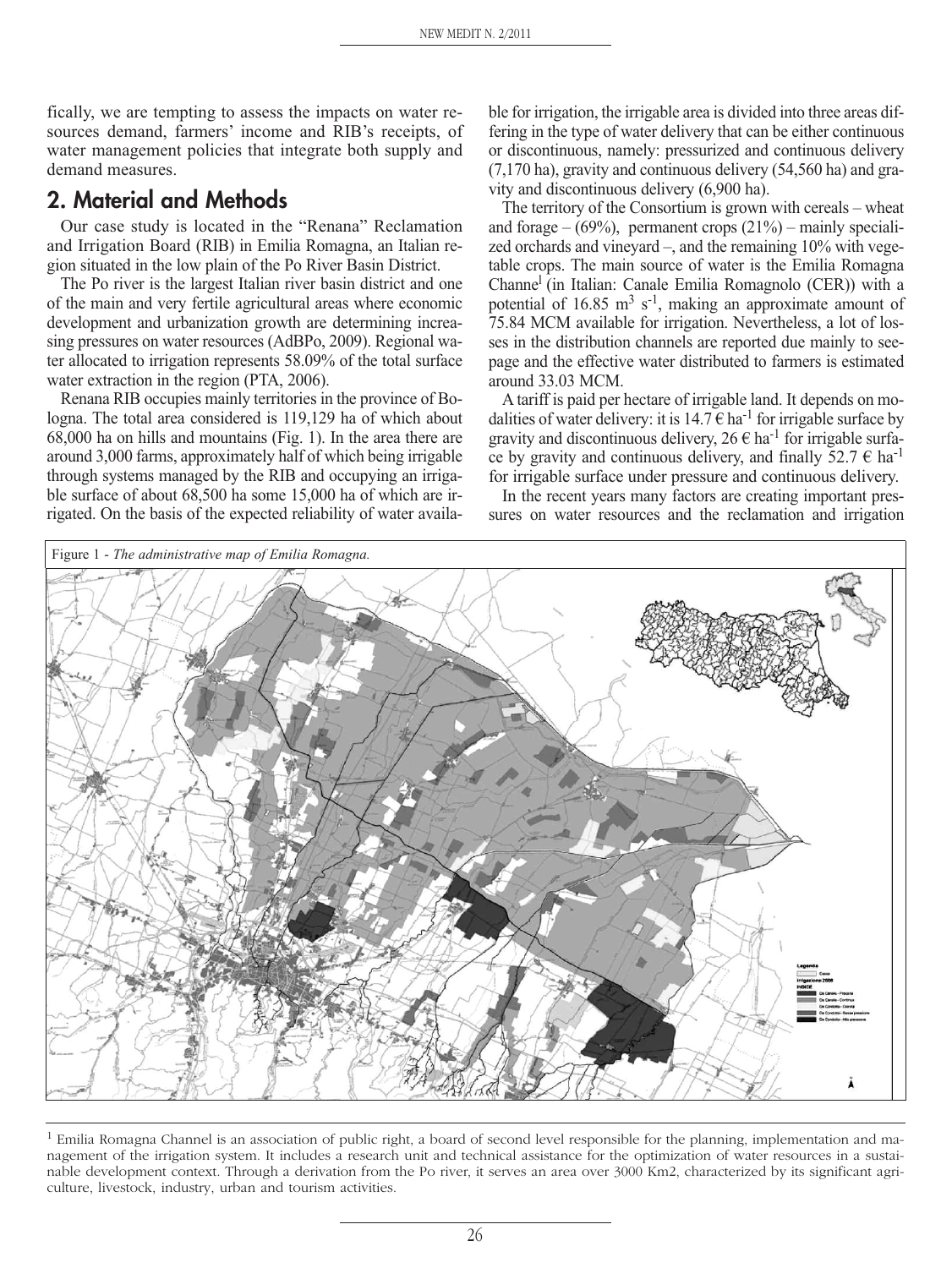boards have to deal with an increasing water demand and a reduced availability. The increase of regional water stress observed in the last few decades is mainly correlated to:

- $\triangleright$  Climatic changes and the effect of rainfall's decline and irregularity in precipitations, complicated by the total losses in the irrigation network, currently estimated around 26% (INEA, 2007; Brizzi, 2006). Climatic data (CER, 2009) for the period 1999-2009 shows that rainfall decreased in summer with respect to the period 1951-1998 and it increased in winter while evapotranspiration increased for the same compared periods (Fig. 2).
- $\triangleright$  Population growth increasing at a rate varying between 0.85 and 1.71% in the last decade (Emilia Romagna, 2010) and allocating around 25.65% of the total regional water use for urban purposes (PTA, 2006), and a developed economic sector considered the third in Italy, with a GDP per capita of 32,255.7  $\epsilon$  (Emilia Romagna, 2010), requiring increasing amount of resources and creating competition between different water use sectors.
- $\triangleright$  Policy drivers such as the Common Agricultural Policy (CAP) moving agricultural sector towards sustainability and the Water Framework Directive (WFD) requiring the achievement of good quantitative and qualitative status of water resources and imposing new concepts in the water management like "Full Cost Recovery" as a guiding rule for the implementation of volumetric water pricing.

Analyzing the points of strength and weakness of the water resources on the territory, as well as the opportunities and the threats, alternative priority actions to be undertaken were identified with the participation of the local decision makers such as:

- $\triangleright$  The improvement of distribution efficiency of channels.
- $\triangleright$  The improvement of reliability of irrigation network.
- $\geq$  The reform of the pricing policy with the introduction of a volumetric water tariff.

The model used in this study is a non-linear stochastic optimization model which maximizes a farmer's utility function subject to a set of resource, agronomic and economic constraints written in GAMS language (General Algebraic Modeling System). Yield and commodity price uncertainty as well as risk associated with the availability of irrigation water were found to



be the main stochastic parameters to be considered in the model development process. Risk associated with price fluctuations and yield variability are taken into account in the objective function of the model, and are considered as an economic risk (Saraiva and Pinheiro, 2007; Gómez Limón and Berbel, 2000) and it is calculated using the mean-stanfard deviation analysis method closely related to the mean variance analysis (Hasell *et al*., 1986); risk associated with unreliable water supply is taken into account in the constraints part of the model and considered as a technical risk.

Statistical analysis of official data (FADN Database) and a field survey carried out on 47 farms allowed to identify and specify structural and economic characteristics of the local farms. All the data collected were discussed with different stakeholders to check them. Three farm typologies were identified: arable crops, vegetables and fruit trees farms, respectively (Tab. 1).

The aggregation of the single farms into one model to represent the complete scheme was done through blocks constituting the different typologies in the case study (Dono *et al*., 2008), thus the main difference between a block and another is the type of on-farm agricultural production. Each farm typology constituted a block at the district level respecting the percentages of crops produced in each farm and the percentage of rented land in each typology. The results from scaling up the data from the farm level to the district level give us the land use by crop as described in Table 2.

The objective function of the model is the maximization of the net farm income and the minimization of its variability (Eq. 1).

$$
U = Z - (\varphi \times \sigma) \tag{eq.1}
$$

Where  $Z = expected$  *net income,*  $\varphi = a$  *<i>vversion coefficient* and σ = *standard deviation.*

The net farm income is defined as the difference between the gross margins and fixed and variable costs, except for the cost for the irrigation water (Blanco Fonseca, 2007). The result obtained is the remuneration to factors of production of the family, i.e. landed property, labor and capital.

$$
\sigma = \sqrt{\frac{1}{k_1^{sg}} \sum_K (ZK_K - Z)^2}
$$
 (eq.2)  
Standard deviation  

$$
= \sqrt{\frac{1}{Number of statements}} \sum_{numbar of statements} (Random Income - Expected income)^2
$$

Random incomes, calculated for each combination of yield and crop price level considered, take into account the variability over a certain number of years of the yield and the crop prices (Eq.s 3 and 4):

$$
GM_{c,d,t,i} = (Y_{c,t} \times Pr_c - VC_c - IC_{d,t,i}) \times DI_{d,i}
$$
 (eq.3)  
Expected Gross Margin  
= (Expected Yield × Expected Price × Crop Variable Costs - Irrigation Variable Costs)  

$$
GM \times C = (V \times V) \times Pr = -VC - IC \quad V \times DI
$$
 (eq.4)

 $K_{c,d,t,i,kp,ky} = (Y_{-}K_{c,t,ky} \times \text{Pr}^{-1} K_{c,kp})$  $-VC_{\sigma}-IC_{d,t,i})\times DI_{d,i}$ 

*Randon Gross Margin*

*= (Randon Yeald* <sup>×</sup> *Random Price* <sup>×</sup> *Crop Variable Costs - Irrigation Variable Costs)*

Before using the model for policy analysis, its predictive capacity must be tested. There are no formal tests of vali-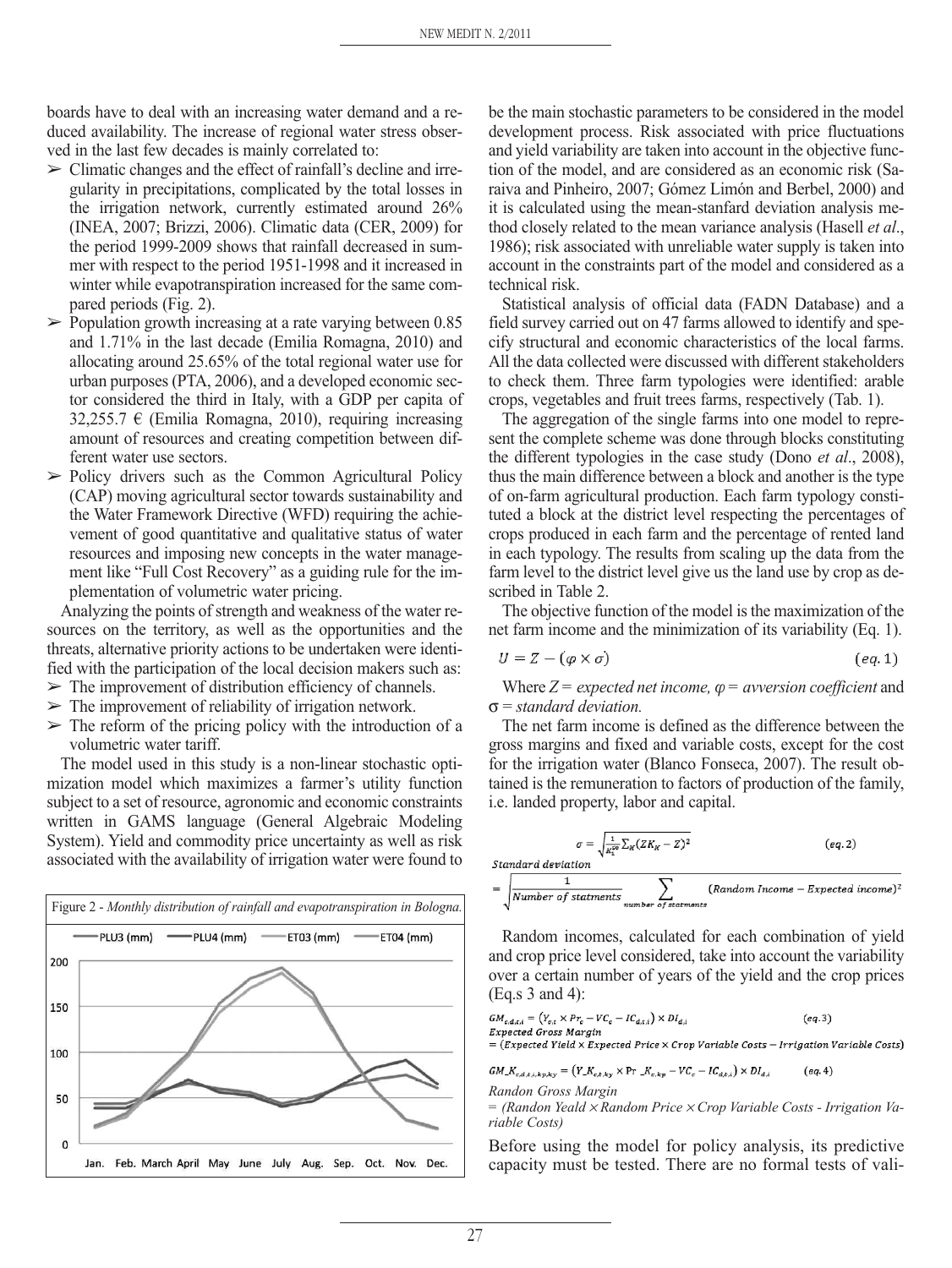| Table 1. Land use of representative farms. |                |       |                          |                |                |
|--------------------------------------------|----------------|-------|--------------------------|----------------|----------------|
|                                            |                |       | <b>Arable Crops Farm</b> |                |                |
| <b>Main Crops</b>                          | <b>Surface</b> |       | Secondary                |                | <b>Surface</b> |
|                                            | (ha)           | (%)   | Crops                    | (ha)           | (%)            |
| <b>Bread Wheat</b>                         | 8.59           | 10.57 | Spring Onion             | 0.71           | 0.88           |
| Durum Wheat                                | 19.71          | 24.30 | Autumn Onion             | 1.00           | 1.23           |
| Maize                                      | 10.79          | 13.29 | Grapevine                | 0.13           | 0.16           |
| Sorghum                                    | 8.86           | 10.92 |                          |                |                |
| Alfalfa                                    | 23.36          | 28.79 |                          |                |                |
| Sugar beet                                 | 6.86           | 8.45  |                          |                |                |
| Set aside                                  | 1.14           | 1.41  |                          |                |                |
| Total                                      | 79.29          | 97.73 | <b>Total</b>             | 1.84           | 2.27           |
|                                            |                |       | <b>Fruit trees Farm</b>  |                |                |
|                                            | <b>Surface</b> |       | Secondary                | <b>Surface</b> |                |
| <b>Main Crops</b>                          | (ha)           | (%)   | Crops                    | (ha)           | (%)            |
| Peach                                      | 3.95           | 25.58 | <b>Bread Wheat</b>       | 0.87           | 5.97           |
| Pear                                       | 4.35           | 29.67 | Durum Wheat              | 0.34           | 2.30           |
| Plum                                       | 0.52           | 3.53  | Maize                    | 0.29           | 1.96           |
| Grapevine                                  | 0.89           | 6.10  | Sorghum                  | 1.21           | 8.22           |
| Apple                                      | 0.19           | 1.28  | Alfalfa                  | 0.76           | 5.19           |
| Apricot                                    | 0.13           | 0.85  | Potatoes                 | 0.42           | 2.86           |
|                                            |                |       | Sugar beet               | 0.25           | 1.71           |
|                                            |                |       | Set aside                | 0.50           | 3.41           |
| <b>Total</b>                               | 10.02          | 68.35 | Total                    | 4.64           | 31.63          |
|                                            |                |       | Vegetable crops Farm     |                |                |
| <b>Main Crops</b>                          | <b>Surface</b> |       | <b>Veget. Crops</b>      | <b>Surface</b> |                |
|                                            | (ha)           | (%)   |                          | (ha)           | (%)            |
| Durum Wheat                                | 8.73           | 19.50 | Potatoes                 | 7.26           | 16.22          |
| <b>Bread Wheat</b>                         | 10.17          | 22.74 | Spring Onion             | 3.67           | 8.19           |
| Maize                                      | 2.50           | 5.59  | Autumn Onion             | 2.42           | 5.40           |
| Sorghum                                    | 0.78           | 1.74  | Total                    | 13.34          | 29.82          |
| Sugar beet                                 | 7.71           | 17.22 | Secondary                | <b>Surface</b> |                |
| Soybean                                    | 0.70           | 1.56  | Crops                    | (ha)           | (%)            |
| Set aside                                  | 0.25           | 0.56  | Pear                     | 0.57           | 1.27           |
| Total                                      | 30.84          | 60.92 | Total                    | 0.57           | 1.27           |

| Table 2 - Land use in the RIB. |            |       |
|--------------------------------|------------|-------|
|                                | Ha         | %     |
| Arable Crops                   | 82.454.61  | 69.21 |
| Maize                          | 9,275.84   | 7.79  |
| <b>Bread Wheat</b>             | 14.964.91  | 12.56 |
| Durum Wheat                    | 19,561.28  | 16.42 |
| Alfalfa                        | 16,436.76  | 13.80 |
| Sorghum                        | 9,027.27   | 7.58  |
| Sugar beet                     | 10,816.51  | 9.08  |
| Set aside                      | 2,108.44   | 1.77  |
| Soybean                        | 515.47     | 0.43  |
| Vegetable crops                | 11,913.62  | 10.00 |
| Potatoes                       | 6,362.81   | 5.13  |
| Autumn onion                   | 2,404.42   | 2.02  |
| Spring onion                   | 3,146.39   | 2.64  |
| Fruit trees                    | 24.760.77  | 20.78 |
| Peach                          | 9,077.12   | 7.62  |
| Pear                           | 10.946.75  | 9.19  |
| Plum                           | 1,736.76   | 1.46  |
| Grapevine                      | 2.243.71   | 1.88  |
| Apple                          | 453.86     | 0.38  |
| Apricot                        | 302.57     | 0.25  |
| Total                          | 119,129.00 | 100.0 |

dation for mathematical programming models (Hazell and Norton, 1986; Norton *et al.*, 1978), but measures of goodness of fit can be used to check how closely the model predicts the levels of areas planted, production, prices and levels of input use (Schmid and Sinabell, 2005).

The Constant Relative Risk Aversion coefficient was used also for calibration purposes (Howitt *et al.*, 2002 and Heckelei, 2002) since the risk preference of the decision maker is usually not available for the modeler. We solved the model for different values of the coefficient in a range between 0 and 1.65. The selected value, equal to 0.35, is the value that better calibrates the model (Teague *et al.*, 1995; Hazell, *et al.*, 1983).

To validate the model we used the percentage absolute deviation (PAD) parameter (Blanco et al., 2008; Hazell and Norton, 1986 and Norton *et al.*, 1978) between observed and predicted values (Eq. 5). Where:

$$
PAD = \sum_{i=i}^{n} \left| X_i^O - X_i^P \right| + \sum_{i=i}^{n} X_i^O
$$

where  $X_i^o$  is the observed value of the variable and  $X_i^p$  the predicted value.

# **3. Model constraints**

The objective function is subject to two main groups of constraints: the first one regards total and rented land, family labor, rotation and land use constraints; the second one concerns water availability.

In the first group, the land constraints fix the upper limit of total and rented land availability, where the total land should be 119,129 ha as a maximum value which is relative to the total surface of the RIB only 62,557 ha of which are owned and the rest could be rented. The family labor is constrained by the total labor availability equivalent to 80 hours per hectare a year. We have also the rotation constraint for an identified set of arable crops that cannot be produced for two consecutive years on the same land. In addition, there are constraints regarding vegetable crops and maize: vegetable crops should not exceed the mean vegetable crop land use in the surveyed farms because of soil inadaptability to such type of crops, and maize production is fixed since it is associated to the livestock activity present in some farms.

The second group of constraints concerns irrigation water. Irrigation water availability depends on the modality of water delivery in the different areas of the RIB. Given the discontinuity in some distribution modalities, water consumption in each area under different modalities must be lower than the product of the land surface by water availability per hectare multiplied by water availability probability (Tab. 3).

### **4. Simulation scenarios**

Four different scenarios were considered:

Water Management 1 (WM1): this scenario considered an increase in the irrigated area served with a pressurized and continuous delivery system coupled with an amplification of distribution efficiency of channels and a reduction of the flat water tariff.

Water Management 2 (WM2): this second scenario considered an augmentation of the irrigated area served with a pressurized and continuous delivery system coupled with an increase in distribution efficiency of channels and an increase in the flat water tariff.

Water Management 3 (WM3): this scenario considers the changes applied in scenario WM1 associated to different levels of volumetric water price.

Water Management 4 (WM4): this final scenario simulated the changes of scenario WM2 coupled with different levels of volumetric water price.

In all simulations the gap between the total water availability of the RIB – which is around 75.84 MCM – and the water currently distributed to farmers – which represents 44% of the for-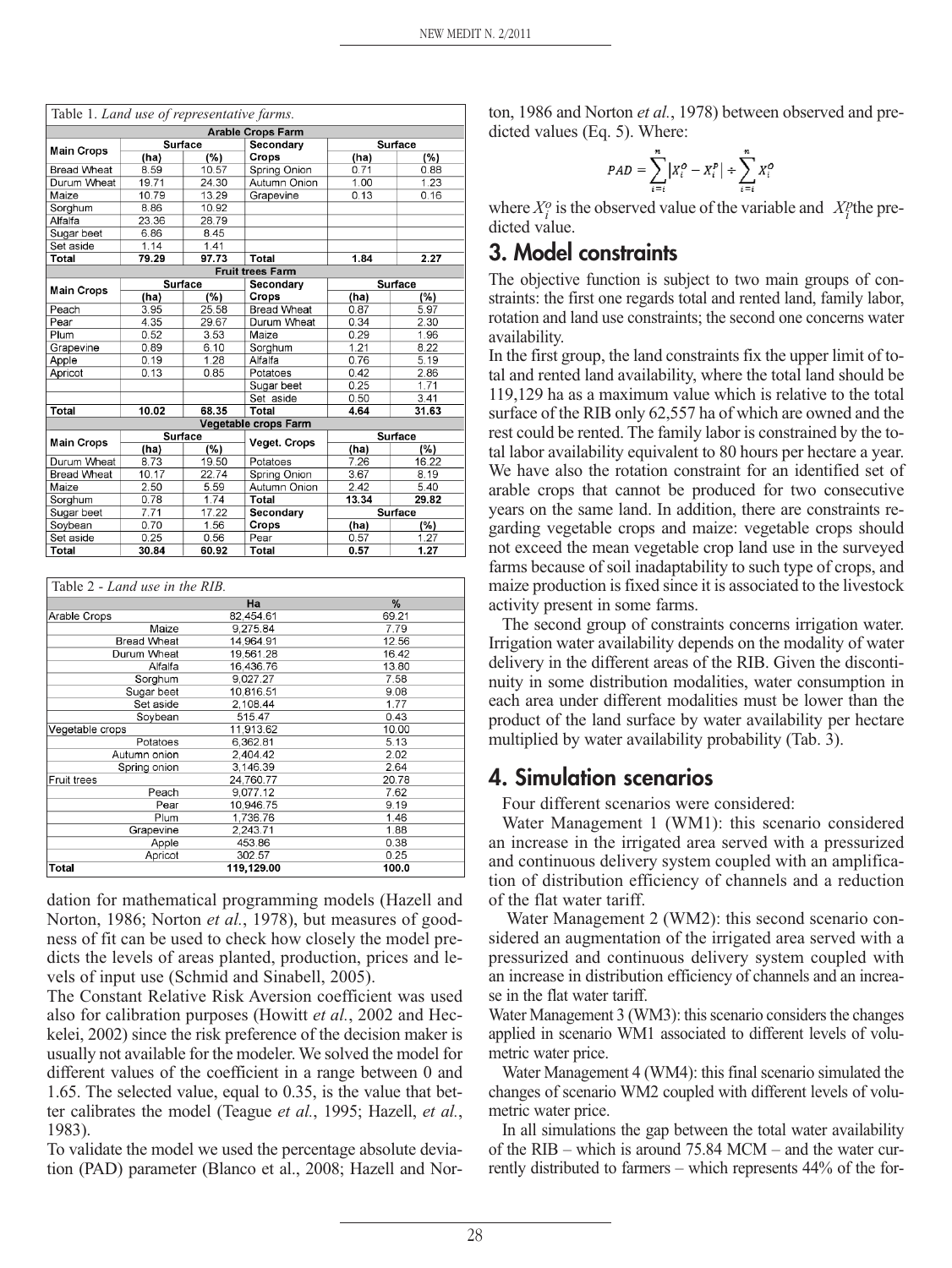| Table 3 - On-farm annual water availability ( $m^3$ ha <sup>-1</sup> ). |                                        |                                       |                                      |  |  |  |
|-------------------------------------------------------------------------|----------------------------------------|---------------------------------------|--------------------------------------|--|--|--|
|                                                                         | <b>Modality of Distribution</b>        |                                       |                                      |  |  |  |
| <b>Probability (%)</b>                                                  | Pressurized                            | Gravity continuous                    | Gravity discontinuous                |  |  |  |
| 1/3                                                                     | 800 (m <sup>3</sup> ha <sup>-1</sup> ) | $800 (m3 ha-1)$                       | 800 ( $m^3$ ha <sup>-1</sup> )       |  |  |  |
| $\overline{1/3}$                                                        | 800 (m <sup>3</sup> ha <sup>-1</sup> ) | $400 (m3 ha-1)$                       | 0 (m $^3$ ha $^{-1}$ )               |  |  |  |
| 1/3                                                                     | 800 (m <sup>3</sup> ha <sup>-1</sup> ) | 200 (m <sup>3</sup> ha <sup>1</sup> ) | 0 (m <sup>3</sup> ha <sup>-1</sup> ) |  |  |  |

distribution with the extension of the pressurized and continuous irrigation system over all the served area. As for the flat water tariff, in WM1 it will be 15% higher than the actual one and in WM2 15% lower. Further different levels of water ta-

mer (something like 33.04 MCM) – is reduced through: 1) improving the efficiency of the distribution channel system to get a total availability of 68.63 MCM representing 90.49% of the total water availability, and; 2) transforming the modalities of water





riff have been introduced from 0 to 2.2 Euro for cubic meter of water.

A baseline scenario was also simulated reproducing the current situation with a full decoupling of CAP payments. In this condition, total cultivated land represents approximately 119,126 ha – 16.5% of which is irrigated –, a farmer's income of about 1,484  $\in$ ha<sup>-1</sup> and water use by hectare of irrigated land equal to  $1,684 \text{ m}^3$ .

Results presented by scenario will include: agricultural land use, farmers' income, RIB's receipt, water demand and soil cover indicator, calculated as the number of days in a year that the soil (agricultural land) is covered with vegetation (OECD, 2001). The higher this indicator (above 50%), the lower the probability of erosion. Both water demand and soil cover are considered as environmental impact indicators.

# **5. Results and discussion**

A first observation that deserves mentioning and that could interest the stakeholders, is the absence of any impact of tariff changes on the land occupation and irrigated area in the territory of the RIB. These changes however will impact slightly the income of farmers and RIB's returns as we will explain in the following paragraphs.

In both scenarios WM1 and WM2 arable crops will lose about 39.72% in the land occupation with respect to the baseline that will be allocated to fruit production. Consequently, this will be followed by an augmentation of the irrigated land that will almost be twofold higher with respect to the baseline and it will represent around 33.39% of the total area of the RIB (Fig. 3). Irrigation occurs basically in the high value crops: vegetables and fruits. Approximately 77% of this land will be fully irrigated while only about 23% partially irrigated. The following chart will explain how the irrigated areas

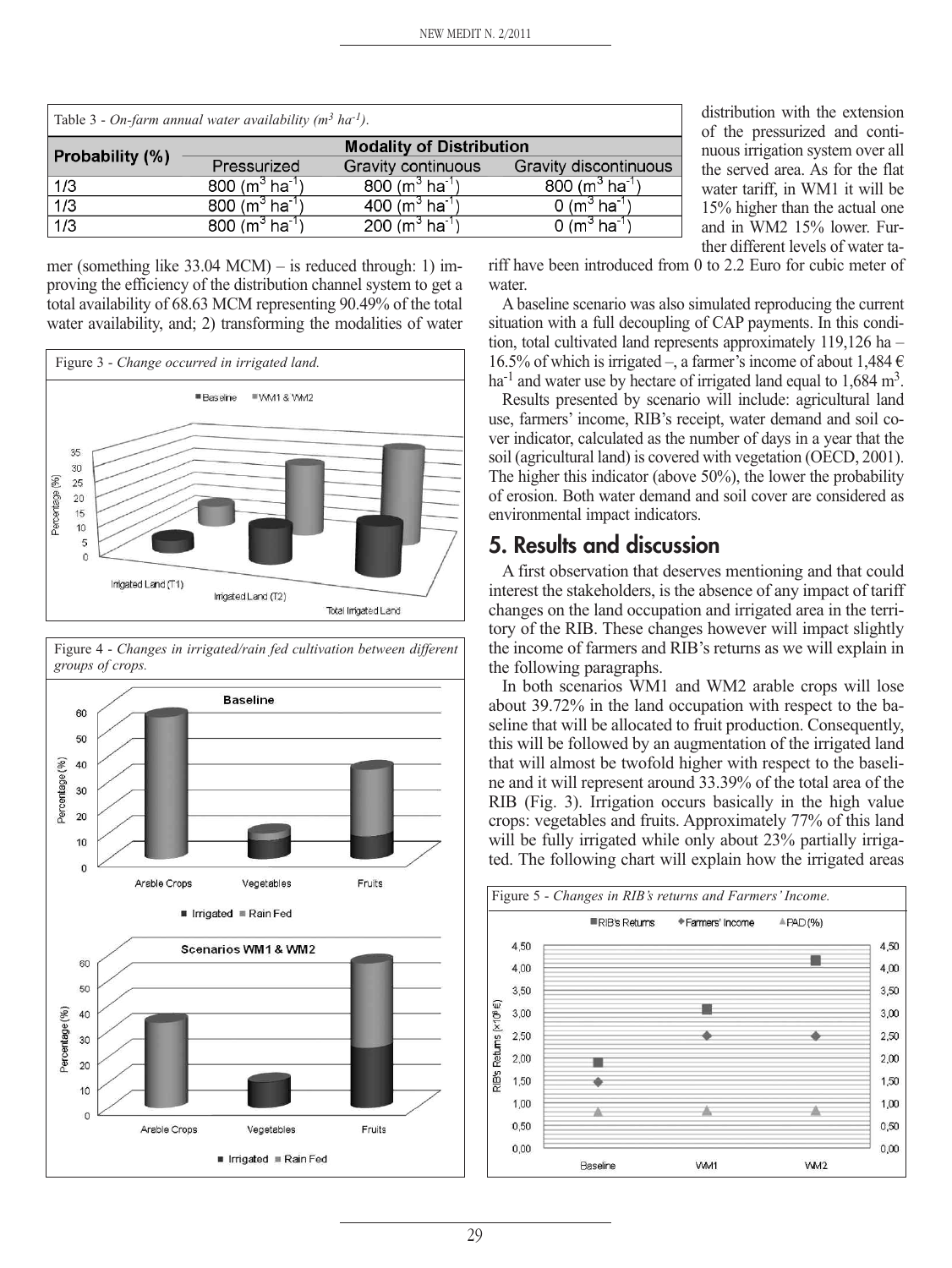



by different techniques are distributed between different groups of crops (Fig. 4).

As for the economic impact, in WM1 scenario, farmers' net income increases by approximately 70.26% with respect to the baseline, while in the second case (WM2) it will raise to around 69.64%.

No significant negative environmental impacts resulted, yet no big improvements were achieved in these policies' simulations as to the calculation of the soil cover indicator got as the number of days in a year that the soil (agricultural land) is covered with vegetation (OECD, 2001). In both scenarios WM1 and WM2 this indicator is 83.37%, with a slight improvement of 3.30% with respect to the baseline, while the water use by hectare increases by only 2.75%. Therefore, a tradeoff exists in such policy scenarios between the economic impacts, farmers'income and RIB's returns, and the environmental impacts, especially the pressure on water resources.

Finally, the impacts of WM1 and WM2 on returns of the RIB, constituted by the water tariff paid by farmers, are about 62.01% higher in the first case and 119.14% higher in the second case compared to the current situation (Fig. 5).

In scenarios WM3 and WM4, imposing a volumetric water tariff will have opposite effects on the territory, whereas arable crops increase (Fig. 6), the total irrigated area declines beginning with fruits (Fig. 7) and accordingly economic profits for both farmers and RIB will be reduced (Fig. 8). However, these changes occur in both baseline and water management scenarios in different trends because elasticity to water demand is different in each case. Indeed, it's easily shown in these graphs how rigid the response is in the baseline scenario and how it becomes more elastic in the water management scenarios e.g. fruit crops occupation that requires water begins to respond to a volumetric water above  $0.6 \text{ } \in \text{ } m^{-3}$  in the water management scenarios and the response is sharp while in the baseline the response is very smooth and happens at a volumetric tariff of around  $1.2 \in \text{m}^{-3}$ , albeit the quantity of this change that is much higher in the water management scenarios with respect to the baseline. These figures are supported with some numbers that explain the changes in the baseline and the water management scenario due to an increasing volumetric water

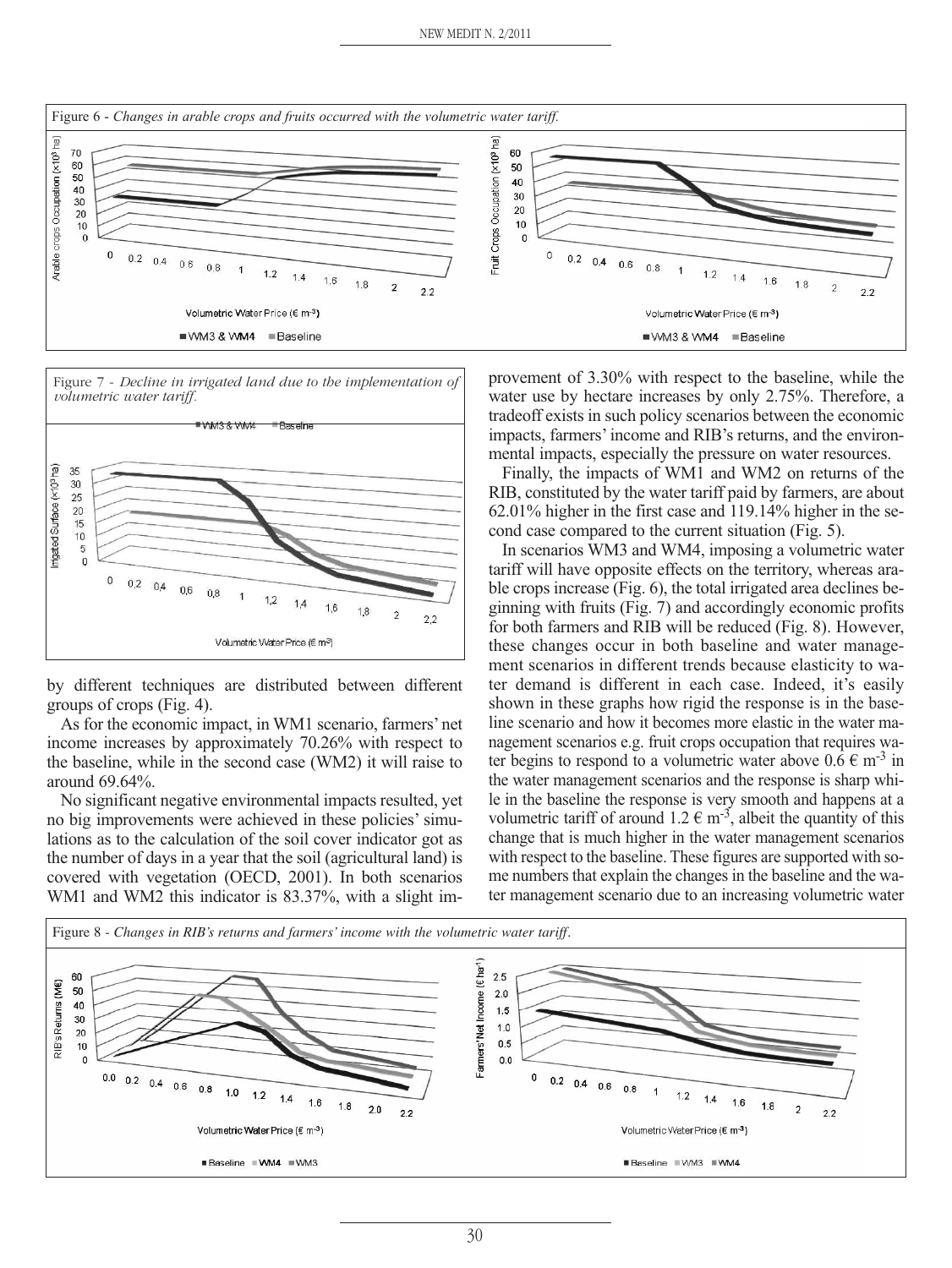| Table 4 - Combined effect of water management scenarios and volumetric pricing. |                 |                                  |                        |          |          |  |
|---------------------------------------------------------------------------------|-----------------|----------------------------------|------------------------|----------|----------|--|
| <b>Parameters</b>                                                               | <b>Baseline</b> | <b>Scenario of</b><br>WM1        | <b>Scenario of WM3</b> |          |          |  |
|                                                                                 |                 |                                  | 0.6                    | 1.2      | 1.8      |  |
| Total area (ha)                                                                 |                 |                                  | 119127.95              |          |          |  |
| Water use (m <sup>3</sup> ha <sup>1</sup> )                                     | 1679.17         | 1725.31                          | 1725.31                | 1605.55  | 1120.00  |  |
| Farmer's income (€ ha <sup>-1</sup> )                                           | 1462.04         | 2489.26                          | 2143.60                | 1051.96  | 756.73   |  |
| RIB's returns (M€)                                                              | 1.89            | 3.08                             | 44.25                  | 33.76    | 8.34     |  |
| Soil Cover (%)                                                                  | 80.07           | 83.37                            | 83.37                  | 79.68    | 78.16    |  |
| Arable crop occupation<br>(ha)                                                  | 65785.05        | 39656.99                         | 39656.99               | 68928.31 | 77178.18 |  |
| Vegetable occupation<br>(ha)                                                    | 11912.79        | 11912.79                         | 11912.79               | 11912.79 | 11912.79 |  |
| Fruit occupation (ha)                                                           | 41430.11        | 67558.16                         | 67558.16               | 38286.85 | 30036.98 |  |
| Total irrigated land (ha)                                                       | 19126.93        | 39778.34                         | 39778.34               | 15924.85 | 3937.83  |  |
| Land with Partial irrigation<br>T1 (ha)                                         | 5052.03         | 9206.08                          | 9206.08                | 5261.71  | 3937.83  |  |
| Land with full irrigation T2<br>(ha)                                            | 14074.89        | 30572.26                         | 30572.26               | 10663.15 | 0        |  |
| <b>Parameters</b>                                                               | <b>Baseline</b> | <b>Scenario of</b><br><b>WM2</b> | <b>Scenario of WM4</b> |          |          |  |
|                                                                                 |                 |                                  | 0.6                    | $1.2$    | 1.8      |  |
| Total area (ha)                                                                 |                 |                                  | 119127.95              |          |          |  |
| Water use (m <sup>3</sup> ha <sup>-1</sup> )                                    | 1679.17         | 1725.31                          | 1725.31                | 1605.55  | 1120.00  |  |
| Farmer's income (€ ha <sup>-1</sup> )                                           | 1462.04         | 2480.16                          | 2134.49                | 1042.86  | 747.63   |  |
| RIB's returns (M€)                                                              | 1.89            | 4.16                             | 46.50                  | 25.27    | 6.83     |  |
| Soil Cover (%)                                                                  | 80.07           | 83.37                            | 83.37                  | 79.68    | 78.16    |  |
| Arable crop occupation<br>(ha)                                                  | 65785.05        | 39657                            | 39657                  | 68928.31 | 78660.61 |  |
| Vegetable occupation<br>(ha)                                                    | 11912.79        | 11912.79                         | 11912.79               | 11912.79 | 11912.79 |  |
| Fruit occupation (ha)                                                           | 41430.11        | 67558.16                         | 67558.16               | 38286.85 | 28554.54 |  |
| Total irrigated land (ha)                                                       | 19126.93        | 39778.34                         | 39778.34               | 15924.85 | 2610.71  |  |
| Land with Partial irrigation<br>T1 (ha)                                         | 5052.03         | 9206.08                          | 9206.08                | 5261.71  | 2610.71  |  |
| Land with full irrigation T2<br>(ha)                                            | 14074.89        | 30572.26                         | 30572.26               | 10663.15 | 0        |  |

tariff at the level of RIB's structure (crop occupation, water availability and irrigated land expansion) and at the economic level (farmers' net income and RIB's returns) and at the environmental outcome (Tab. 4).

### **6. Conclusions**

The scope of this paper was to analyze irrigation water management issues of the Renana RIB located in Emilia Romagna in Italy, taking into consideration the quantitative aspects arising in a water scarcity context and some water policy measures implemented.

Through different simulations we tried to understand how different policies applied by the RIB would impact: (1) the development of the local agriculture that with an increased irrigation water availability and reliability becomes more productive and oriented to high value crop production, (2) the economic performance of farms where the net income could increase up to 70.26% with respect to the baseline, and (3) the financial sustainability of the RIB accountability that reaches high levels. By this means, we can offer to policy analysts some useful information upon which their future decisions may be built. The simulated policies are mainly based on modifying water quantity distributed to the farms, the irrigable surface equipped with different delivery systems and a reformed water pricing policies based on provisions included in the regional Water Protection Plan (WPP) as required by the European Water Framework Directive (WFD).

According to the achieved results, to preserve the profitability and the efficiency of the management, the Renana RIB, where water distribution network is mainly based on open canals with a little pressurized area, should increase the distribution efficiency in the system and the potential availability of water by reducing losses. This should be followed by an improvement of reliability of irrigation network on the territory as it proved to be beneficial from many points of views, and if worries exist regarding the huge amount of investments to be allocated, increased returns of the RIB could be used to cover investment costs.

As shown the introduction of a volumetric tariff as required by the WFD could be an effective tool to control water demand that will likely augment due to such policy measures. From another side a volumetric tariff co $uld - at a certain level - contribute to the augmentation$ of RIB's returns without a significant negative impact on farmers'income. However, imposing a volumetric water tariff will – over a certain threshold –transform agriculture in the district into rain fed dominated by arable crops. Therefore, the optimal tariff would be the one that would control the demand to equal the resources availability and optimize farmers'income through the high value crops production. Thus, fixing a water tariff is a very sensitive issue that the RIB should take into consideration because the increase of such tariff could lead to a marginal cost of production higher than the marginal income and consequently water demand will fall drastically generating negative socio-economic impacts on

both farmers and the RIB.

In addition, it resulted that amplifying the total water availability has effects on the rigidity of water demand i.e. the response of fruit crop occupation of the irrigated land and of farmers' net income and RIB's returns to volumetric water pricing is more elastic with respect to the baseline.

Furthermore, achieved results demonstrate the existence of a tradeoff between economic returns of the RIB, welfare of farmers and environmental impacts that must be carefully considered. For instance, to augment the RIB's returns, farmers' net income could slightly be reduced and from another side, increasing irrigation could be beneficial to the area up to a certain limit above which negative environmental and ecological impacts could become significant.

Finally, further studies are recommended firstly to better understand farms on the territory and farmers' behavior and secondly to understand the dynamic effects of different policy scenarios in the region, and to evaluate impacts of their implementation. A follow up study could be useful in order to elicit the cost-benefit value of different measures especially for solutions requiring metering to value if it would be worsen implementing it or it may be costly and not socially profitable.

### **7. References**

Blanco Fonseca, M.; (2007). Advanced modeling tools for integrated assessment of water and agricultural policies. *In: Water and Sustainability Development in the Mediterranean*. 3rd Regional Workshop on water and sustainable development in the Mediterranean, Zaragoza 19-21 March. 10 p.

Blanco I., Varela-Ortega C. and Flichman G. (2008). Groundwater development and wetlands preservation: assessing the impact of water conservation policies. *Paper submitted for 13th*